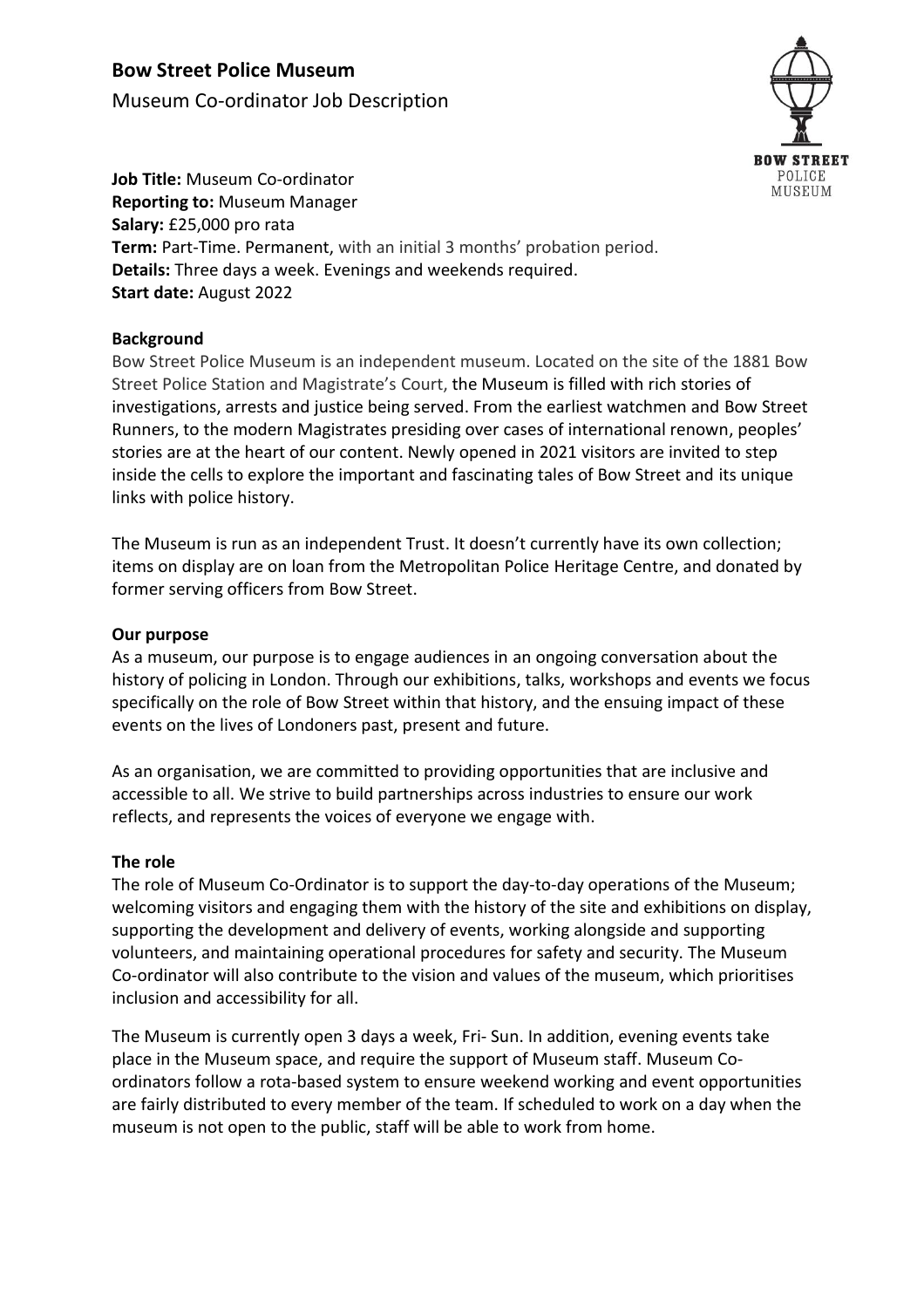We are currently looking to appoint a Museum Co-Ordinator who will share the following list of responsibilities on a part-time basis with other members of the team.

Bow Street Police Museum promotes diversity and equal opportunities for all. We welcome applications from people regardless of sex, race, disability, sexual orientation, age, or religious beliefs. Those who identify as a person of colour, or who are under the age of 30, are under-represented in our staff, and volunteer teams, and we particularly encourage applications from people in these groups.

### **Responsibilities**

Customer service and visitor engagement

- Welcome individuals and groups (including schools and university students) to the museum
- Provide information about the exhibitions, and history of the site
- Respond to enquires in person, and via the website or email

### Ticketing and retail

- Check visitor tickets
- Sell and issue tickets in person, or over the phone, as required
- Sell retail items from the museum shop
- Monitor retail sales, and arrange restocking of products as required

### Safety and security

- Undertake all health and safety, security, and first aid training as provided by the Museum
- Understand and comply with all operational policies and procedures to ensure safety and security of visitors, exhibits and building

### Events and activities

- Support the Museum Manager to develop and deliver a programme of events connected to the content and themes of the Museum's exhibitions – this will include activities onsite (evening talks), offsite (guided tours) and online (via Zoom).
- Procure equipment, resources and catering for events as required
- Provide operational support during events
- Generate promotional content (text and images) about events for publication on social media, the museum's website and in the museum's quarterly newsletter

### Access and inclusion

• Represent Bow Street Police Museum at local and sector-leading networks that support venues to become fully accessible, and inclusive for all audiences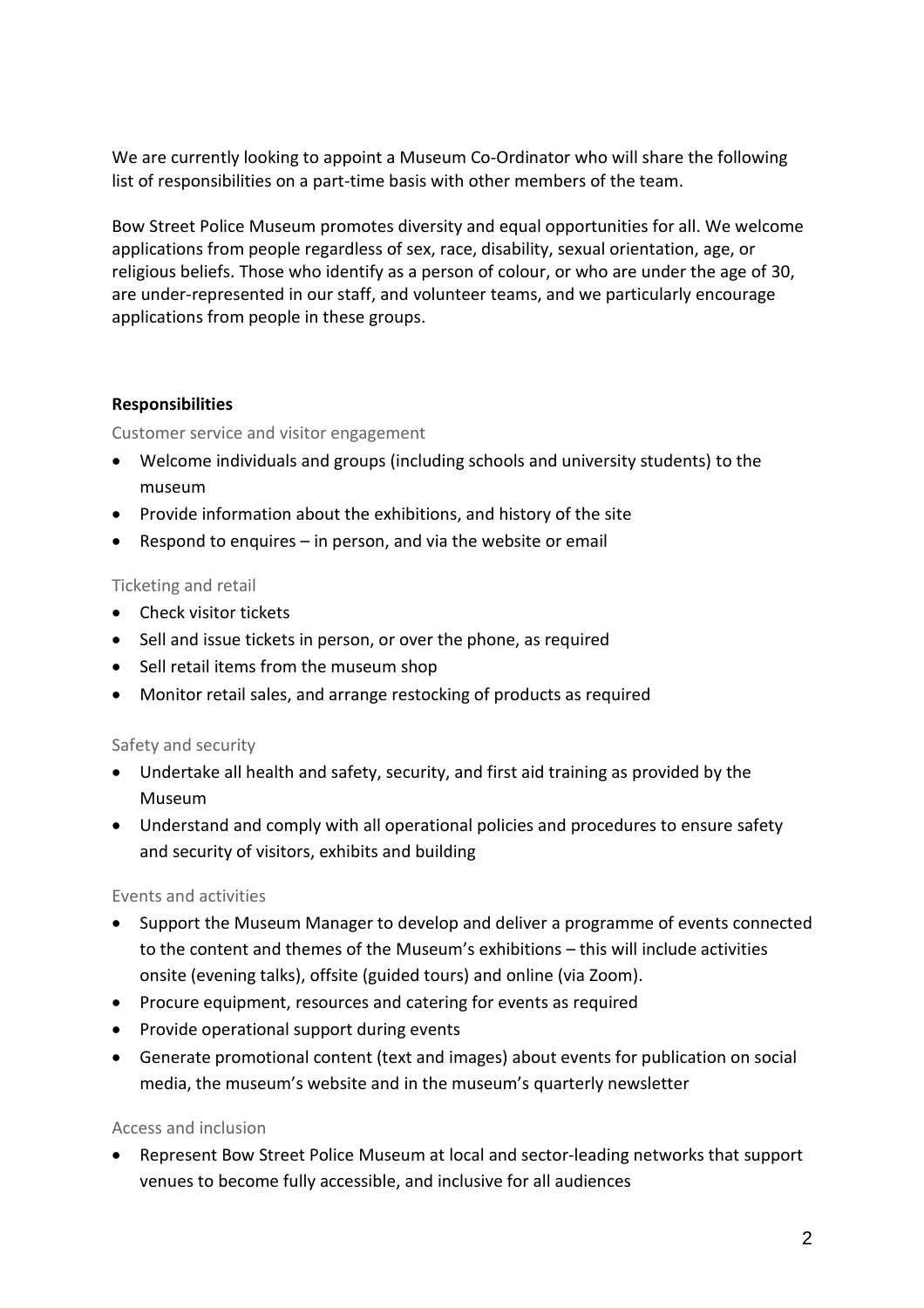• Work alongside the Museum Manager to implement strategies to ensure Museum events are fully accessible and inclusive

### Marketing, website and social media

- Work alongside the Museum team to generate content for social media and the museum's website
- Monitor online engagement, responding to questions and enquiries as they arise

#### Volunteers

• Work alongside and support Museum volunteers to deliver activities as appropriate

#### **Person specification**

|                                                                                                                                | Essential | Desirable |
|--------------------------------------------------------------------------------------------------------------------------------|-----------|-----------|
| Experience & Knowledge                                                                                                         |           |           |
| Experience of delivering high-quality customer service in a public-                                                            | ✓         |           |
| facing environment                                                                                                             |           |           |
| Experience of engaging the public, and sharing information in an<br>interesting and compelling way                             |           |           |
| A knowledge of, or an interest in, the history of policing in London                                                           |           |           |
| Demonstrable experience of processing customer payments using<br>online, and in person point of sale systems                   |           |           |
| Experience of following health and safety and security protocols in<br>a public venue                                          | ✓         |           |
| Demonstrable experience of delivering public events in a museum,<br>or similar heritage or arts venue                          |           |           |
| A clear understanding of how to develop compelling events<br>inspired by a historical collection or story                      |           |           |
| A clear understanding of the barriers to engagement faced by<br>different audiences, and ways to overcome those barriers       | ✓         |           |
| Knowledge of relevant networks, sector groups and advocacy<br>organisations local to the museum and across the heritage sector |           |           |
| Demonstrable experience of using social media, and social analytics<br>tools                                                   | ✓         |           |
| A clear understanding of the role of social media as a tool for<br>audience engagement, and sector networking                  |           |           |
| <b>Skills</b>                                                                                                                  |           |           |
| <b>Excellent communication skills</b>                                                                                          | ✓         |           |
| Excellent customer care skills                                                                                                 |           |           |
| Excellent organisational skills                                                                                                |           |           |
| Strong attention to detail                                                                                                     |           |           |